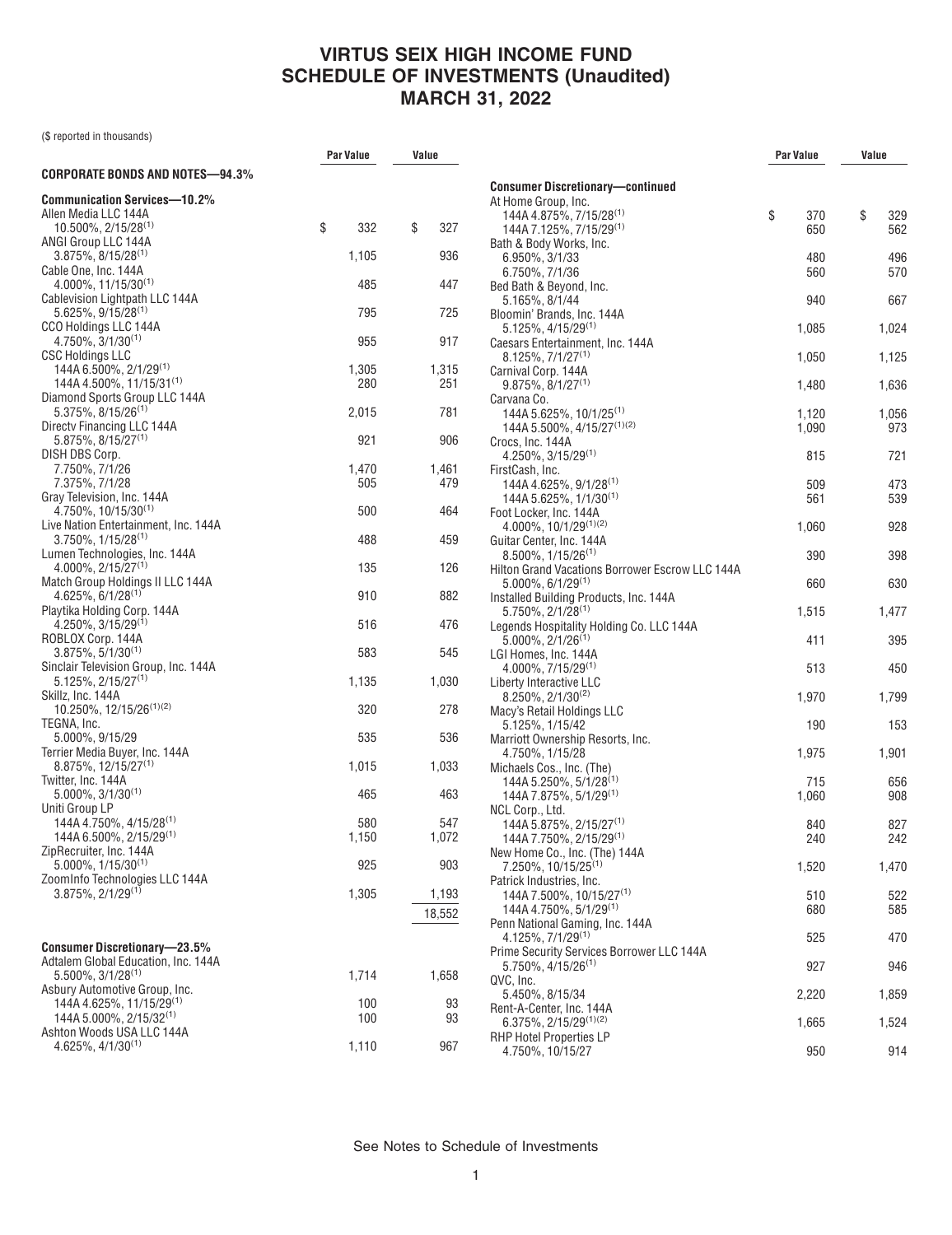(\$ reported in thousands)

|                                                                         | Par Value |              | Value          |  |
|-------------------------------------------------------------------------|-----------|--------------|----------------|--|
| <b>Consumer Discretionary-continued</b>                                 |           |              |                |  |
| Royal Caribbean Cruises Ltd. 144A                                       |           |              |                |  |
| $5.500\%$ , $8/31/26^{(1)}$<br>Shea Homes LP                            | \$        | 501          | \$<br>487      |  |
| 144A 4.750%, 2/15/28 <sup>(1)</sup>                                     |           | 1,140        | 1,073          |  |
| 144A 4.750%, 4/1/29 <sup>(1)</sup><br>Signal Parent, Inc. 144A          |           | 1,075        | 1,005          |  |
| $6.125\%, 4/1/29^{(1)}$                                                 |           | 1,715        | 1,398          |  |
| Sonic Automotive, Inc.<br>144A 4.625%, 11/15/29 <sup>(1)</sup>          |           | 581          | 523            |  |
| 144A 4.875%, 11/15/31 <sup>(1)</sup>                                    |           | 526          | 467            |  |
| <b>Station Casinos LLC</b><br>144A 4.500%, 2/15/28 <sup>(1)</sup>       |           |              |                |  |
| 144A 4.625%, 12/1/31(1)                                                 |           | 1,935<br>515 | 1,835<br>471   |  |
| Tempur Sealy International, Inc. 144A<br>$4.000\%$ , $4/15/29^{(1)}$    |           |              | 291            |  |
| Thor Industries, Inc. 144A                                              |           | 320          |                |  |
| $4.000\%$ , 10/15/29 <sup>(1)</sup>                                     |           | 515          | 452            |  |
| Travel + Leisure Co. 144A<br>$6.625\%$ , $7/31/26^{(1)}$                |           | 1,120        | 1,168          |  |
| Victoria's Secret & Co. 144A                                            |           |              |                |  |
| $4.625\%, 7/15/29^{(1)}$<br>VOC Escrow Ltd. 144A                        |           | 831          | 749            |  |
| $5.000\%$ , 2/15/28 <sup>(1)</sup>                                      |           | 540          | 502            |  |
| Yum! Brands, Inc.<br>4.625%, 1/31/32                                    |           | 190          | 184            |  |
|                                                                         |           |              | 42,641         |  |
|                                                                         |           |              |                |  |
| <b>Consumer Staples-2.7%</b><br>Performance Food Group, Inc. 144A       |           |              |                |  |
| $4.250\%$ , $8/1/29^{(1)}$                                              |           | 540          | 492            |  |
| Simmons Foods, Inc. 144A<br>$4.625\%, 3/1/29^{(1)}$                     |           | 850          | 797            |  |
| Triton Water Holdings, Inc. 144A                                        |           |              |                |  |
| $6.250\%$ , 4/1/29 <sup>(1)</sup><br>Turning Point Brands, Inc. 144A    |           | 200          | 171            |  |
| $5.625\%, 2/15/26^{(1)}$                                                |           | 1,170        | 1,135          |  |
| Vector Group Ltd.<br>144A 10.500%, 11/1/26 <sup>(1)</sup>               |           | 1,195        |                |  |
| 144A 5.750%, 2/1/29 <sup>(1)</sup>                                      |           | 1,162        | 1,222<br>1,058 |  |
|                                                                         |           |              | 4,875          |  |
|                                                                         |           |              |                |  |
| Energy- $16.9\%$<br>Ascent Resources Utica Holdings LLC                 |           |              |                |  |
| 144A 7.000%, 11/1/26 <sup>(1)</sup>                                     |           | 755          | 774            |  |
| 144A 8.250%, 12/31/28 <sup>(1)</sup><br>California Resources Corp. 144A |           | 1,255        | 1,318          |  |
| 7.125%, 2/1/26 <sup>(1)</sup>                                           |           | 870          | 905            |  |
| Callon Petroleum Co.<br>6.375%, 7/1/26                                  |           | 555          | 552            |  |
| 144A 9.000%, 4/1/25 <sup>(1)</sup>                                      |           | 205          | 217            |  |
| 144A 8.000%, 8/1/28(1)(2)<br>ChampionX Corp.                            |           | 355          | 374            |  |
| 6.375%, 5/1/26                                                          |           | 363          | 370            |  |
| Chesapeake Energy Corp. 144A<br>$5.500\%$ , $2/1/26^{(1)}$              |           | 940          | 963            |  |
| Civitas Resources, Inc. 144A                                            |           |              |                |  |
| $5.000\%$ , 10/15/26 <sup>(1)</sup><br>Comstock Resources, Inc. 144A    |           | 699          | 693            |  |
| $5.875\%, 1/15/30^{(1)}$                                                |           | 917          | 903            |  |
|                                                                         |           |              |                |  |

|                                                                     | Par Value | Value     |
|---------------------------------------------------------------------|-----------|-----------|
|                                                                     |           |           |
| Energy-continued<br>CrownRock LP 144A                               |           |           |
| $5.625\%$ , 10/15/25 <sup>(1)</sup>                                 | \$<br>550 | \$<br>561 |
| Delek Logistics Partners LP 144A<br>7.125%, 6/1/28 <sup>(1)</sup>   | 175       | 171       |
| Energy Transfer LP Series B<br>$6.625\%$ (3)                        | 215       | 192       |
| Ensign Drilling, Inc. 144A<br>9.250%, 4/15/24 <sup>(1)(2)</sup>     | 995       | 982       |
| EQM Midstream Partners LP 144A<br>$6.500\%$ , $7/1/27^{(1)}$        | 850       | 888       |
| Harbour Energy plc 144A<br>$5.500\%$ , 10/15/26 <sup>(1)</sup>      | 725       | 716       |
| <b>Hilcorp Energy I LP</b>                                          |           |           |
| 144A 6.250%, 11/1/28 <sup>(1)</sup>                                 | 1,455     | 1,462     |
| 144A 6.000%, $2/1/31^{(1)}$                                         | 300       | 301       |
| Laredo Petroleum, Inc. 144A<br>7.750%, 7/31/29(1)(2)                | 210       | 211       |
| Magnolia Oil & Gas Operating LLC 144A                               |           |           |
| $6.000\%$ , $8/1/26^{(1)}$                                          | 2,130     | 2,170     |
| Nabors Industries, Inc.<br>5.750%, 2/1/25                           | 230       | 224       |
| 144A 9.000%, 2/1/25 <sup>(1)</sup>                                  | 1,031     | 1,074     |
| 144A 7.375%, 5/15/27 <sup>(1)</sup>                                 | 310       | 322       |
| New Fortress Energy, Inc.                                           |           |           |
| 144A 6.750%, 9/15/25 <sup>(1)</sup>                                 | 2,255     | 2,268     |
| 144A 6.500%, $9/30/26^{(1)}$                                        | 1,085     | 1,075     |
| Occidental Petroleum Corp.                                          |           |           |
| 7.500%, 5/1/31                                                      | 190       | 232       |
| 7.875%, 9/15/31                                                     | 185       | 231       |
| 6.450%, 9/15/36                                                     | 1,463     | 1,719     |
| 6.600%, 3/15/46                                                     | 470       | 552       |
| Oceaneering International, Inc.                                     |           |           |
| $6.000\%$ , $2/1/28$                                                | 640       | 622       |
| Patterson-UTI Energy, Inc.<br>5.150%, 11/15/29                      | 900       | 878       |
| Precision Drilling Corp. 144A                                       |           |           |
| $6.875\%, 1/15/29^{(1)}$                                            | 340       | 345       |
| Range Resources Corp.                                               |           |           |
| 8.250%, 1/15/29                                                     | 165       | 181       |
| Rockies Express Pipeline LLC                                        |           |           |
| 144A 4.950%, 7/15/29 <sup>(1)</sup>                                 | 1,050     | 1,017     |
| 144A 7.500%, 7/15/38(1)                                             | 665       | 675       |
| SM Energy Co.                                                       |           |           |
| 6.625%, 1/15/27 <sup>(2)</sup>                                      | 390       | 400       |
| 6.500%, 7/15/28                                                     | 581       | 599       |
| Tallgrass Energy Partners LP 144A<br>7.500%, 10/1/25 <sup>(1)</sup> | 825       | 869       |
| Talos Production, Inc.                                              |           |           |
| 12.000%, 1/15/26                                                    | 398       | 431       |
| Transocean Phoenix 2 Ltd. 144A                                      |           |           |
| 7.750%, 10/15/24 <sup>(1)</sup>                                     | 427       | 431       |
| Transocean Proteus Ltd. 144A<br>6.250%, 12/1/24 <sup>(1)</sup>      |           |           |
| Weatherford International Ltd. 144A                                 | 705       | 700       |
| $8.625\%, 4/30/30^{(1)}$                                            | 645       | 655       |
| Western Midstream Operating LP                                      |           |           |
| 5.750%, 2/1/50                                                      | 440       | 429       |
|                                                                     |           | 30,652    |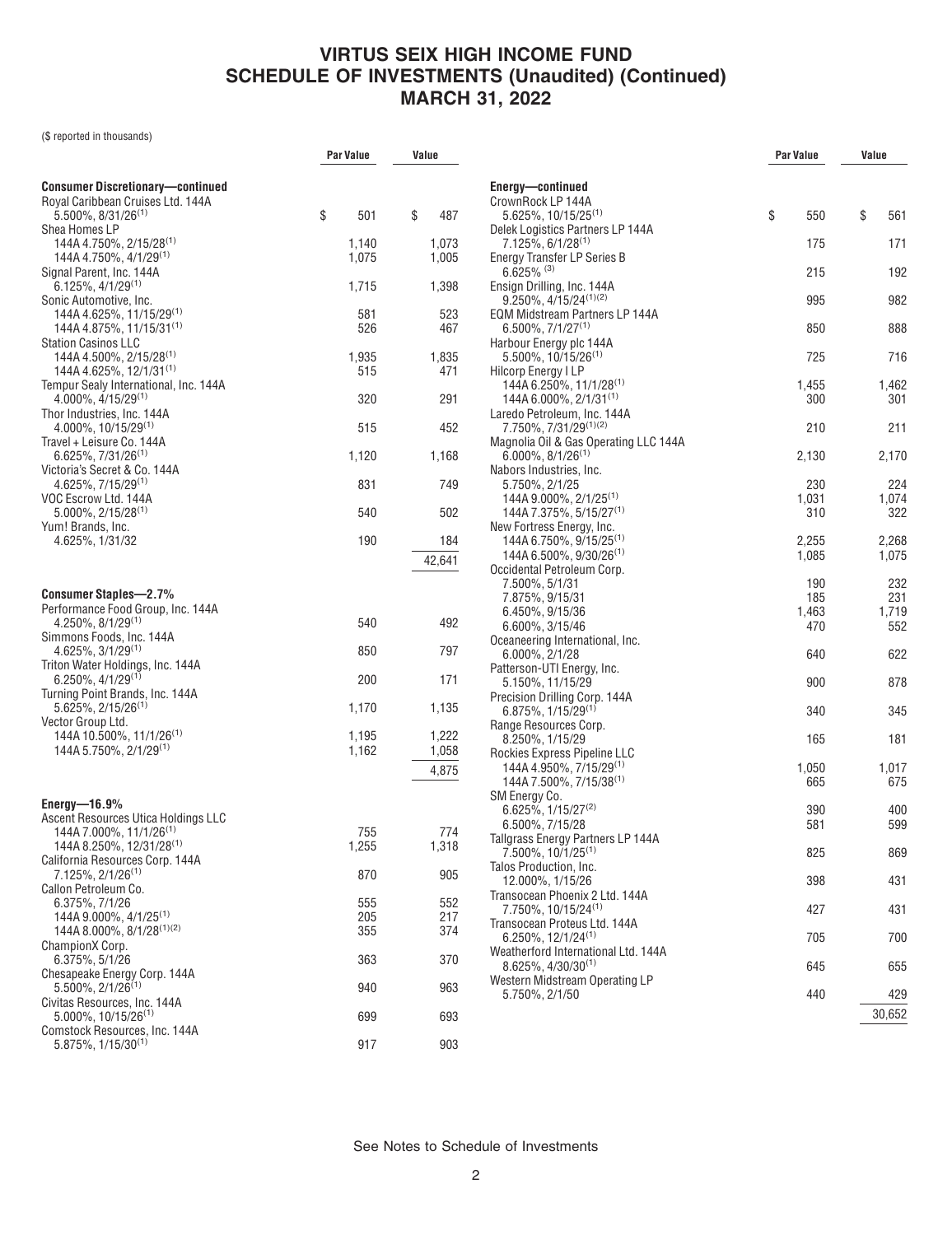(\$ reported in thousands)

|                                                                                   | Par Value    | Value        |  |
|-----------------------------------------------------------------------------------|--------------|--------------|--|
|                                                                                   |              |              |  |
| Financials-21.2%<br>Altice Financing S.A.                                         |              |              |  |
| 144A 5.000%, 1/15/28 <sup>(1)</sup>                                               | \$<br>750    | \$<br>672    |  |
| 144A 5.750%, 8/15/29 <sup>(1)</sup>                                               | 500          | 455          |  |
| Altice France Holding S.A. 144A<br>10.500%, 5/15/27(1)                            | 1,155        | 1,209        |  |
| Aretec Escrow Issuer, Inc. 144A<br>7.500%, 4/1/29(1)                              | 530          | 509          |  |
| Ascent Resources Utica Holdings LLC 144A                                          |              |              |  |
| $5.875\%$ , 6/30/29 <sup>(1)</sup><br>AssuredPartners, Inc. 144A                  | 195          | 193          |  |
| $7.000\%$ , 8/15/25 <sup>(1)</sup><br>Castlelake Aviation Finance DAC 144A        | 1,515        | 1,506        |  |
| $5.000\%$ , $4/15/27^{(1)}$                                                       | 555          | 495          |  |
| CCO Holdings LLC                                                                  |              |              |  |
| 4.500%, 5/1/32<br>144A 4.250%, 2/1/31 <sup>(1)</sup>                              | 475<br>185   | 435<br>168   |  |
| $144A$ 4.500%, 6/1/33 <sup>(1)</sup>                                              | 330          | 296          |  |
| CDI Escrow Issuer, Inc. 144A                                                      |              |              |  |
| 5.750%, 4/1/30 <sup>(1)</sup>                                                     | 480          | 485          |  |
| Cimpress plc 144A                                                                 |              |              |  |
| $7.000\%$ , 6/15/26 <sup>(1)</sup>                                                | 2,082        | 1,994        |  |
| Compass Group Diversified Holdings LLC 144A<br>$5.250\%$ , 4/15/29 <sup>(1)</sup> | 601          | 565          |  |
| Domtar Corp. 144A<br>$6.750\%$ , 10/1/28 <sup>(1)</sup>                           | 463          | 464          |  |
| Enact Holdings, Inc. 144A                                                         |              |              |  |
| $6.500\%$ , $8/15/25^{(1)}$<br>Freedom Mortgage Corp.                             | 835          | 861          |  |
| 144A 8.125%, 11/15/24 <sup>(1)</sup>                                              | 325          | 324          |  |
| $144A8.250\%$ , $4/15/25$ <sup>(1)</sup>                                          | 176          | 176          |  |
| 144A 7.625%, 5/1/26 <sup>(1)</sup>                                                | 1,840        | 1,757        |  |
| 144A 6.625%, 1/15/27 <sup>(1)</sup>                                               | 340          | 315          |  |
| GTCR AP Finance, Inc. 144A                                                        |              |              |  |
| $8.000\%$ , 5/15/27 <sup>(1)</sup><br>GYP Holdings III Corp. 144A                 | 535          | 541          |  |
| $4.625\%, 5/1/29^{(1)}$                                                           | 606          | 561          |  |
| Hightower Holding LLC 144A<br>6.750%, 4/15/29 <sup>(1)</sup>                      | 1,059        | 1,035        |  |
| Hilton Grand Vacations Borrower Escrow LLC 144A                                   |              |              |  |
| $4.875\%, 7/1/31^{(1)}$<br>Holdco LLC LSF11-15 144A                               | 456          | 424          |  |
| $6.625\%, 10/15/29^{(1)}$<br>Icahn Enterprises LP                                 | 130          | 121          |  |
| 5.250%, 5/15/27                                                                   | 1,300        | 1,276        |  |
| Jefferies Finance LLC 144A<br>$5.000\%$ , $8/15/28^{(1)}$                         | 440          | 421          |  |
| LD Holdings Group LLC 144A<br>$6.125\%, 4/1/28^{(1)}$                             | 2,060        | 1,823        |  |
| Macy's Retail Holdings LLC 144A                                                   |              |              |  |
| $5.875\%, 4/1/29^{(1)}$<br>MGIC Investment Corp.                                  | 412          | 411          |  |
| 5.250%, 8/15/28<br><b>Midcap Financial Issuer Trust</b>                           | 180          | 178          |  |
| 144A 6.500%, 5/1/28 <sup>(1)</sup>                                                | 560          | 527          |  |
| 144A 5.625%, 1/15/30 <sup>(1)</sup><br><b>MPH Acquisition Holdings LLC</b>        | 555          | 490          |  |
| 144A 5.500%, 9/1/28 <sup>(1)</sup>                                                | 305          | 292          |  |
| 144A 5.750%, 11/1/28(1)(2)                                                        | 781          | 705          |  |
| Nationstar Mortgage Holdings, Inc.                                                |              |              |  |
| 144A 6.000%, 1/15/27 <sup>(1)</sup><br>144A 5.500%, 8/15/28 <sup>(1)</sup>        | 1,900<br>745 | 1,933<br>716 |  |
|                                                                                   |              |              |  |

|                                                                                  | Par Value |              | Value        |  |
|----------------------------------------------------------------------------------|-----------|--------------|--------------|--|
| Financials-continued                                                             |           |              |              |  |
| New Residential Investment Corp. 144A                                            |           |              |              |  |
| $6.250\%$ , 10/15/25 <sup>(1)</sup>                                              | \$        | 2,420        | \$<br>2,323  |  |
| NFP Corp. 144A<br>$6.875\%$ , $8/15/28$ <sup>(1)</sup>                           |           | 1,260        | 1,203        |  |
| Park River Holdings, Inc. 144A                                                   |           |              |              |  |
| $6.750\%$ , $8/1/29^{(1)}$<br>Penn Virginia Holdings LLC 144A                    |           | 575          | 480          |  |
| $9.250\%$ , 8/15/26 <sup>(1)</sup>                                               |           | 555          | 585          |  |
| PennyMac Financial Services, Inc. 144A<br>5.375%, 10/15/25 <sup>(1)</sup>        |           | 644          | 638          |  |
| PRA Group, Inc.                                                                  |           |              |              |  |
| 144A 7.375%, 9/1/25 <sup>(1)</sup><br>144A 5.000%, 10/1/29(1)                    |           | 515<br>627   | 537<br>594   |  |
| Ritchie Bros Holdings, Inc. 144A                                                 |           |              |              |  |
| $4.750\%$ , 12/15/31 <sup>(1)</sup>                                              |           | 239          | 233          |  |
| Rocket Mortgage LLC 144A<br>$3.875\%, 3/1/31^{(1)}$                              |           | 130          | 118          |  |
| Ryan Specialty Group LLC 144A                                                    |           |              |              |  |
| $4.375\%, 2/1/30^{(1)}$<br>Summit Midstream Holdings LLC 144A                    |           | 411          | 388          |  |
| $8.500\%$ , 10/15/26 <sup>(1)</sup>                                              |           | 485          | 463          |  |
| Transocean Pontus Ltd. 144A<br>$6.125\%, 8/1/25^{(1)}$                           |           | 461          | 458          |  |
| United Wholesale Mortgage LLC                                                    |           |              |              |  |
| 144A 5.500%, 11/15/25 <sup>(1)</sup>                                             |           | 920          | 892          |  |
| 144A 5.750%, 6/15/27 <sup>(1)</sup><br>$144A 5.500\%$ , $4/15/29$ <sup>(1)</sup> |           | 440<br>2,220 | 408<br>1,978 |  |
| Victors Merger Corp. 144A                                                        |           |              |              |  |
| $6.375\%$ , 5/15/29 <sup>(1)</sup><br>Viking Cruises Ltd. 144A                   |           | 900          | 737          |  |
| $6.250\%, 5/15/25^{(1)}$                                                         |           | 1,250        | 1,170        |  |
| Vmed 02 UK Financing I plc 144A<br>$4.750\%$ , $7/15/31^{(1)}$                   |           | 1,135        | 1,070        |  |
|                                                                                  |           |              | 38,608       |  |
|                                                                                  |           |              |              |  |
| Health Care-5.0%                                                                 |           |              |              |  |
| DaVita, Inc. 144A                                                                |           | 830          | 775          |  |
| $4.625\%, 6/1/30^{(1)}$<br>Emergent BioSolutions, Inc. 144A                      |           |              |              |  |
| $3.875\%$ , $8/15/28$ <sup>(1)</sup>                                             |           | 1,525        | 1,368        |  |
| HealthEquity, Inc. 144A<br>$4.500\%$ , 10/1/29 <sup>(1)</sup>                    |           | 495          | 469          |  |
| Par Pharmaceutical, Inc. 144A                                                    |           |              |              |  |
| 7.500%, 4/1/27 <sup>(1)</sup><br>Tenet Healthcare Corp.                          |           | 914          | 853          |  |
| 6.875%, 11/15/31                                                                 |           | 516          | 551          |  |
| 144A 6.125%, 10/1/28 <sup>(1)</sup>                                              |           | 1,445        | 1,468        |  |
| 144A 4.375%, 1/15/30(1)<br>Teva Pharmaceutical Finance Netherlands III B.V.      |           | 365          | 350          |  |
| 7.125%, 1/31/25                                                                  |           | 925          | 973          |  |
| 4.750%, 5/9/27                                                                   |           | 555          | 533          |  |
| 5.125%, 5/9/29<br>US Acute Care Solutions LLC 144A                               |           | 390          | 375          |  |
| $6.375\%, 3/1/26^{(1)}$                                                          |           | 940          | 928          |  |
| Varex Imaging Corp. 144A<br>7.875%, 10/15/27 <sup>(1)</sup>                      |           | 393          | 417          |  |
|                                                                                  |           |              | 9,060        |  |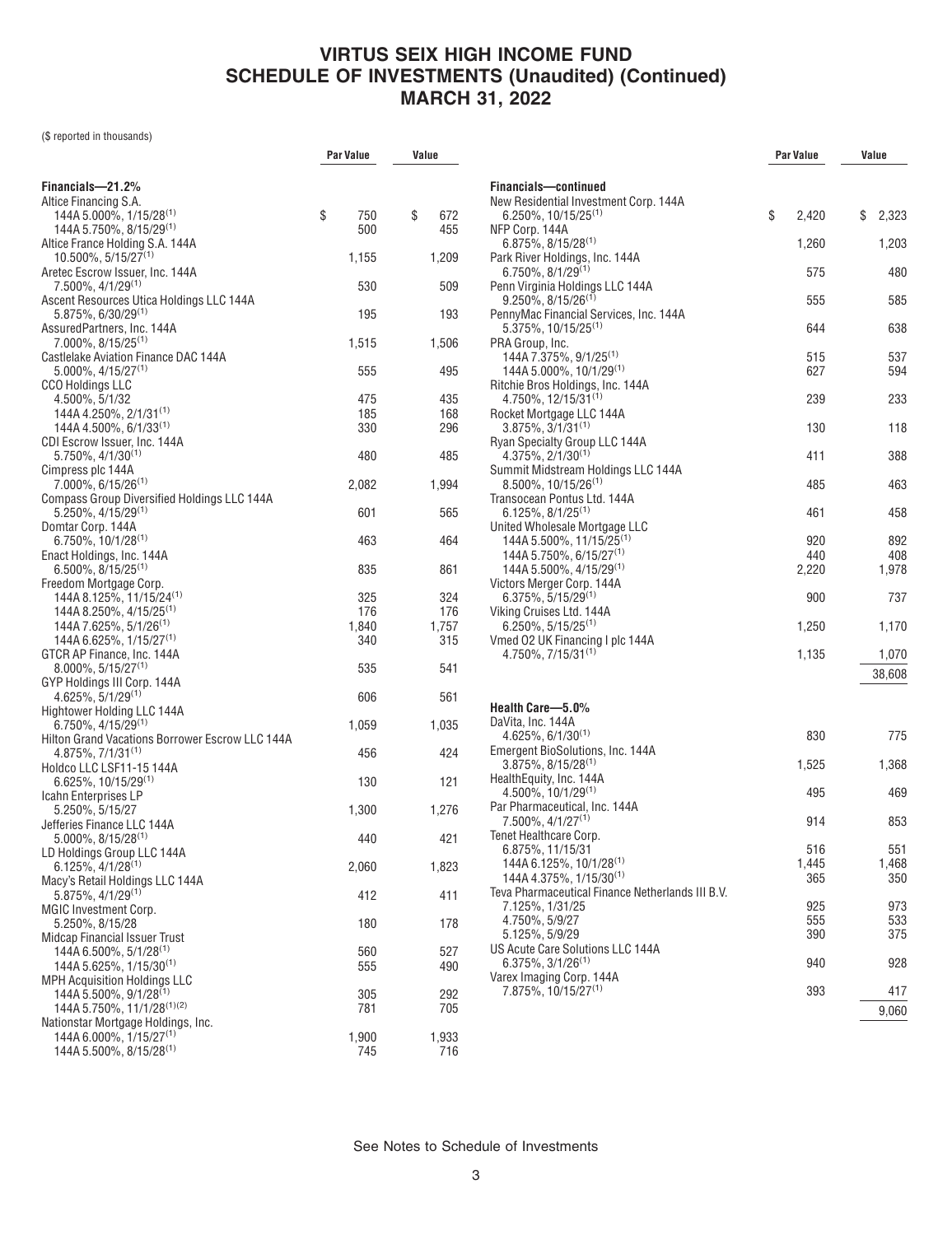(\$ reported in thousands)

|                                                                      | Par Value | Value     |
|----------------------------------------------------------------------|-----------|-----------|
|                                                                      |           |           |
| Industrials—7.0%                                                     |           |           |
| American Airlines, Inc.                                              |           |           |
| 144A 11.750%, 7/15/25 <sup>(1)</sup>                                 | \$<br>710 | \$<br>829 |
| $144A 5.500\%$ , $4/20/26$ <sup>(1)</sup>                            | 1,405     | 1,415     |
| 144A 5.750%, 4/20/29 <sup>(1)</sup>                                  | 190       | 189       |
| BlueLinx Holdings, Inc. 144A                                         |           |           |
| $6.000\%$ , 11/15/29 <sup>(1)</sup>                                  | 445       | 414       |
| Deluxe Corp. 144A                                                    |           |           |
| $8.000\%$ , 6/1/29 <sup>(1)</sup><br>Fertitta Entertainment LLC 144A | 570       | 579       |
| $6.750\%$ , $1/15/30^{(1)}$                                          | 680       | 626       |
| Foundation Building Materials, Inc. 144A                             |           |           |
| $6.000\%$ , 3/1/29 <sup>(1)</sup>                                    | 1,037     | 933       |
| Hertz Corp. (The) 144A                                               |           |           |
| $4.625\%, 12/1/26^{(1)}$                                             | 985       | 920       |
| Iliad Holding SASU                                                   |           |           |
| $144A\,6.500\%$ , 10/15/26 <sup>(1)</sup>                            | 715       | 717       |
| $144A7.000\%$ , $10/15/28^{(1)}$                                     | 515       | 516       |
| Manitowoc Co., Inc. (The) 144A                                       |           |           |
| $9.000\%$ , $4/1/26^{(1)}$                                           | 565       | 589       |
| Park River Holdings, Inc. 144A                                       |           |           |
| $5.625\%, 2/1/29^{(1)}$                                              | 1,120     | 905       |
| Roller Bearing Co. of America, Inc. 144A                             |           |           |
| $4.375\%$ , 10/15/29 <sup>(1)</sup>                                  | 425       | 396       |
| Seaspan Corp. 144A                                                   |           |           |
| $5.500\%$ , $8/1/29$ <sup>(1)</sup>                                  | 560       | 524       |
| Terex Corp. 144A                                                     |           |           |
| $5.000\%$ , 5/15/29 <sup>(1)</sup><br>TMS International Corp. 144A   | 585       | 561       |
| $6.250\%$ , 4/15/29 <sup>(1)</sup>                                   | 1,070     | 1,016     |
| TransDigm UK Holdings plc                                            |           |           |
| 6.875%, 5/15/26                                                      | 1,140     | 1,161     |
| Uber Technologies, Inc. 144A                                         |           |           |
| $4.500\%$ , $8/15/29^{(1)}$                                          | 480       | 450       |
|                                                                      |           |           |
|                                                                      |           | 12,740    |
|                                                                      |           |           |
| Information Technology-2.8%                                          |           |           |
| Elastic N.V. 144A                                                    |           |           |
| 4.125%, 7/15/29 <sup>(1)</sup>                                       | 1,055     | 981       |
| II-VI, Inc. 144A                                                     |           |           |
| 5.000%, 12/15/29 <sup>(1)</sup>                                      | 460       | 450       |
| NCR Corp.<br>144A 5.000%, 10/1/28 <sup>(1)</sup>                     | 1,138     | 1,090     |
| 144A 5.125%, 4/15/29(1)                                              | 1,135     | 1,091     |
| Science Applications International Corp. 144A                        |           |           |
| $4.875\%, 4/1/28^{(1)}$                                              | 590       | 581       |
| Seagate HDD Cayman                                                   |           |           |
| 5.750%, 12/1/34                                                      | 437       | 447       |
| Viasat, Inc. 144A                                                    |           |           |
| $5.625\%, 4/15/27^{(1)}$                                             | 465       | 458       |
|                                                                      |           | 5,098     |
|                                                                      |           |           |
|                                                                      |           |           |
| Materials-2.3%<br>Allegheny Ludlum LLC                               |           |           |
| 6.950%, 12/15/25                                                     | 323       | 341       |
| Carpenter Technology Corp.                                           |           |           |
| 7.625%, 3/15/30                                                      | 280       | 287       |
| Graham Packaging Co., Inc. 144A                                      |           |           |
| 7.125%, 8/15/28 <sup>(1)</sup>                                       | 590       | 535       |
| Schweitzer-Mauduit International, Inc. 144A                          |           |           |
| $6.875\%, 10/1/26^{(1)}$                                             | 1,920     | 1,815     |
|                                                                      |           |           |

|                                                                                  | <b>Par Value</b> | Value        |
|----------------------------------------------------------------------------------|------------------|--------------|
|                                                                                  |                  |              |
| <b>Materials-continued</b>                                                       |                  |              |
| Sylvamo Corp. 144A                                                               |                  |              |
| $7.000\%$ , $9/1/29^{(1)(2)}$<br>Warrior Met Coal, Inc. 144A                     | \$<br>884        | \$<br>867    |
| 7.875%, 12/1/28 <sup>(1)</sup>                                                   | 241              | 253          |
|                                                                                  |                  | 4,098        |
|                                                                                  |                  |              |
| Real Estate-1.9%                                                                 |                  |              |
| American Finance Trust, Inc. 144A                                                |                  |              |
| 4.500%, 9/30/28 <sup>(1)</sup>                                                   | 685              | 617          |
| Brookfield Property REIT, Inc.                                                   |                  |              |
| 144A 5.750%, 5/15/26 <sup>(1)</sup><br>144A 4.500%, 4/1/27 <sup>(1)</sup>        | 1,662<br>1,000   | 1,647<br>933 |
| XHR LP 144A                                                                      |                  |              |
| $4.875\%$ , 6/1/29 <sup>(1)</sup>                                                | 352              | 342          |
|                                                                                  |                  | 3,539        |
|                                                                                  |                  |              |
| Utilities—0.8%                                                                   |                  |              |
| DCP Midstream Operating LP 144A                                                  |                  |              |
| 6.450%, 11/3/36(1)                                                               | 150              | 173          |
| Leeward Renewable Energy Operations LLC 144A<br>$4.250\%, 7/1/29^{(1)}$          | 450              | 422          |
| PG&E Corp.                                                                       |                  |              |
| 5.000%, 7/1/28                                                                   | 590              | 570          |
| 5.250%, 7/1/30                                                                   | 343              | 333          |
|                                                                                  |                  | 1,498        |
| TOTAL CORPORATE BONDS AND NOTES                                                  |                  |              |
| (Identified Cost \$179,419)                                                      |                  | 171,361      |
|                                                                                  |                  |              |
| LEVERAGED LOANS-1.8%                                                             |                  |              |
|                                                                                  |                  |              |
| Aerospace-1.0%<br>Mileage Plus Holdings, LLC (3 month LIBOR + 5.250%)            |                  |              |
| $6.250\%$ , 6/21/27 <sup>(4)</sup>                                               | 1,800            | 1,865        |
|                                                                                  |                  |              |
| Energy $-0.8\%$                                                                  |                  |              |
| BCP Raptor LLC (3 month LIBOR + 4.250%)                                          |                  |              |
| $5.250\%$ , 6/24/24 <sup>(4)</sup><br>BCP Raptor II LLC (1 month LIBOR + 4.750%) | 752              | 750          |
| $5.207\%$ , 11/3/25 <sup>(4)</sup>                                               | 752              | 750          |
|                                                                                  |                  | 1,500        |
|                                                                                  |                  |              |
| <b>TOTAL LEVERAGED LOANS</b>                                                     |                  |              |
| (Identified Cost \$3,316)                                                        |                  | 3,365        |
|                                                                                  |                  |              |
|                                                                                  | Shares           |              |
| <b>PREFERRED STOCK-0.0%</b>                                                      |                  |              |
|                                                                                  |                  |              |
| <b>Consumer Discretionary-0.0%</b>                                               |                  |              |
| Qurate Retail, Inc., 8.000%                                                      | 500              | 43           |
|                                                                                  |                  |              |
| TOTAL PREFERRED STOCK                                                            |                  |              |
| (Identified Cost \$51)                                                           |                  | 43           |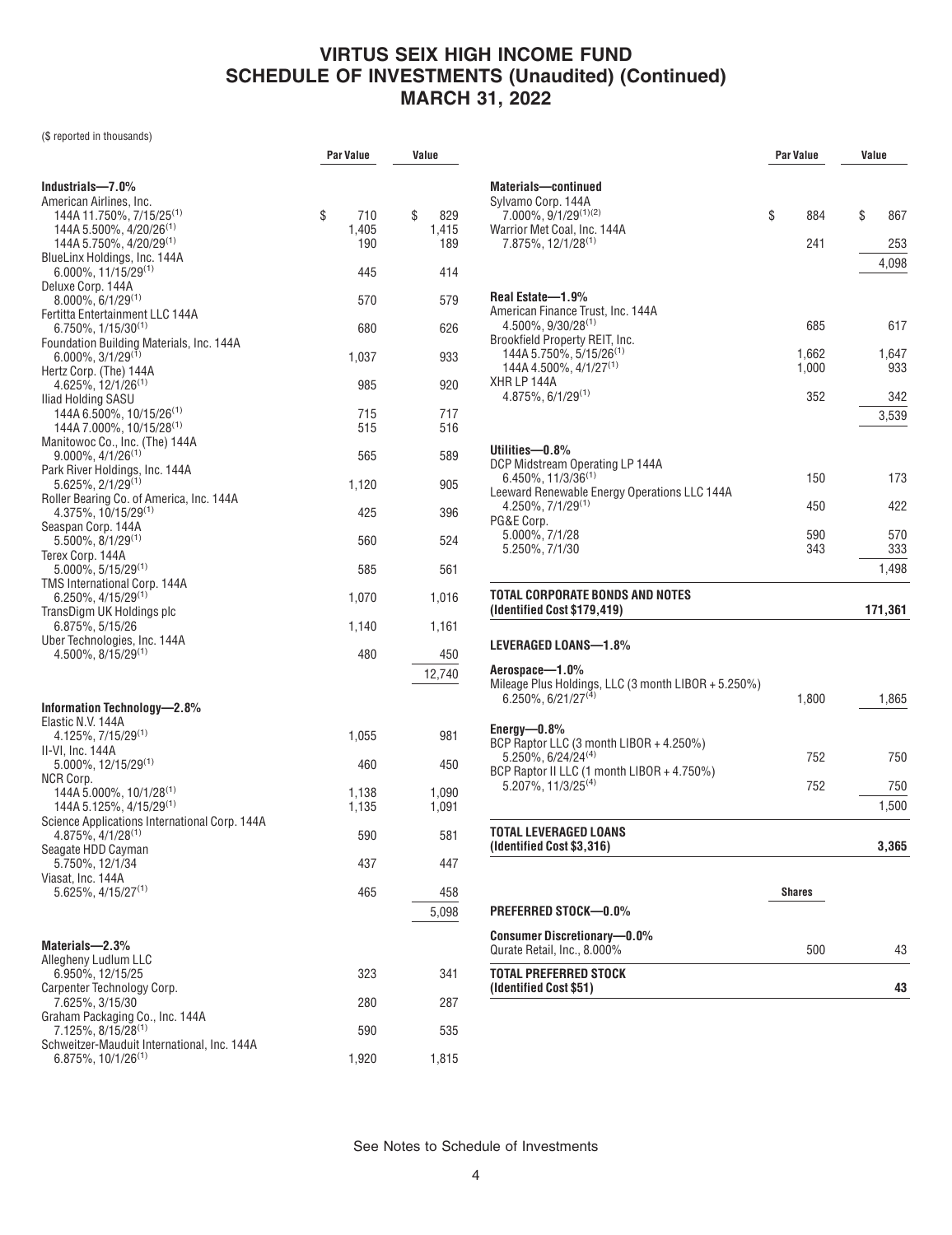(\$ reported in thousands)

|                                                                                                                                                            | <b>Shares</b>    | Value                   |
|------------------------------------------------------------------------------------------------------------------------------------------------------------|------------------|-------------------------|
| COMMON STOCKS—0.0%                                                                                                                                         |                  |                         |
| $Energy—0.0\%$<br>SandRidge Energy, Inc. <sup>(5)</sup>                                                                                                    | 159              | 3<br>S                  |
| TOTAL COMMON STOCKS<br>(Identified Cost \$1)                                                                                                               |                  | 3                       |
| WARRANTS—0.0%                                                                                                                                              |                  |                         |
| $Energy—0.0\%$<br>SandRidge Energy, Inc. <sup>(5)</sup><br>SandRidge Energy, Inc. <sup>(5)</sup>                                                           | 3,898<br>1,641   | (6)<br>(6)<br>$-^{(6)}$ |
| <b>TOTAL WARRANTS</b><br>(Identified Cost \$-)                                                                                                             |                  | _(6)                    |
| CONVERTIBLE BONDS AND NOTES—0.5%                                                                                                                           | <b>Par Value</b> |                         |
| <b>Communication Services-0.5%</b>                                                                                                                         |                  |                         |
| DISH Network Corp.<br>3.375%, 8/15/26                                                                                                                      | \$<br>585        | 526                     |
| Twitter, Inc.<br>$0.000\%$ , $3/15/26$                                                                                                                     | 385              | 326<br>852              |
| TOTAL CONVERTIBLE BONDS AND NOTES<br>(Identified Cost \$915)                                                                                               |                  | 852                     |
| TOTAL LONG-TERM INVESTMENTS-96.6%<br>(Identified Cost \$183,702)                                                                                           |                  | 175,624                 |
|                                                                                                                                                            | Shares           |                         |
| SHORT-TERM INVESTMENT—1.6%                                                                                                                                 |                  |                         |
| Money Market Mutual Fund-1.6%<br>Dreyfus Government Cash Management Fund -<br>Institutional Shares (seven-day effective yield<br>$0.194\%$ <sup>(7)</sup>  | 2,876,428        | 2,876                   |
| TOTAL SHORT-TERM INVESTMENT<br>(Identified Cost \$2,876)                                                                                                   |                  | 2,876                   |
| SECURITIES LENDING COLLATERAL—3.8%<br>Dreyfus Government Cash Management Fund -<br>Institutional Shares (seven-day effective yield<br>$(0.194\%)^{(7)(8)}$ | 6,878,448        | 6,878                   |
| TOTAL SECURITIES LENDING COLLATERAL                                                                                                                        |                  |                         |
| (Identified Cost \$6,878)                                                                                                                                  |                  | 6,878                   |
| TOTAL INVESTMENTS—102.0%<br>(Identified Cost \$193,456)<br>Other assets and liabilities, net—(2.0)%                                                        |                  | \$185,378<br>(3,690)    |
| NET ASSETS-100.0%                                                                                                                                          |                  | \$181,688               |

#### **Abbreviations:**

LIBOR London Interbank Offered Rate

- LLC Limited Liability Company<br>LP Limited Partnership
- Limited Partnership

REIT Real Estate Investment Trust

### **Footnote Legend:**

- (1) Security exempt from registration under Rule 144A of the Securities Act of 1933. These securities may be resold in transactions exempt from registration, normally to qualified institutional buyers. At March 31, 2022, these securities amounted to a value of \$145,270 or 80.0% of net assets.
- (2) All or a portion of security is on loan.
- (3) No contractual maturity date.
- (4) Variable rate security. Rate disclosed is as of March 31, 2022. Information in parenthesis represents benchmark and reference rate for each security. Certain variable rate securities are not based on a published reference rate and spread but are determined by the issuer or agent and are based on current market conditions, or, for mortgage-backed securities, are impacted by the individual mortgages which are paying off over time. These securities do not indicate a reference rate and spread in their descriptions.
- (5) Non-income producing.
- (6) Amount is less than \$500.
- (7) Shares of this fund are publicly offered, and its prospectus and annual report are publicly available.
- $(8)$  Represents security purchased with cash collateral received for securities on loan.

#### **Country Weightings†**

| <b>United States</b><br>Netherlands                       | 88%<br>3       |
|-----------------------------------------------------------|----------------|
| Bermuda                                                   | $\overline{2}$ |
| United Kingdom                                            | 2              |
| Luxembourg                                                |                |
| Cayman Islands                                            |                |
| Panama                                                    |                |
| <b>Other</b>                                              | 2              |
| Total                                                     | 100%           |
| <sup>†</sup> % of total investments as of March 31, 2022. |                |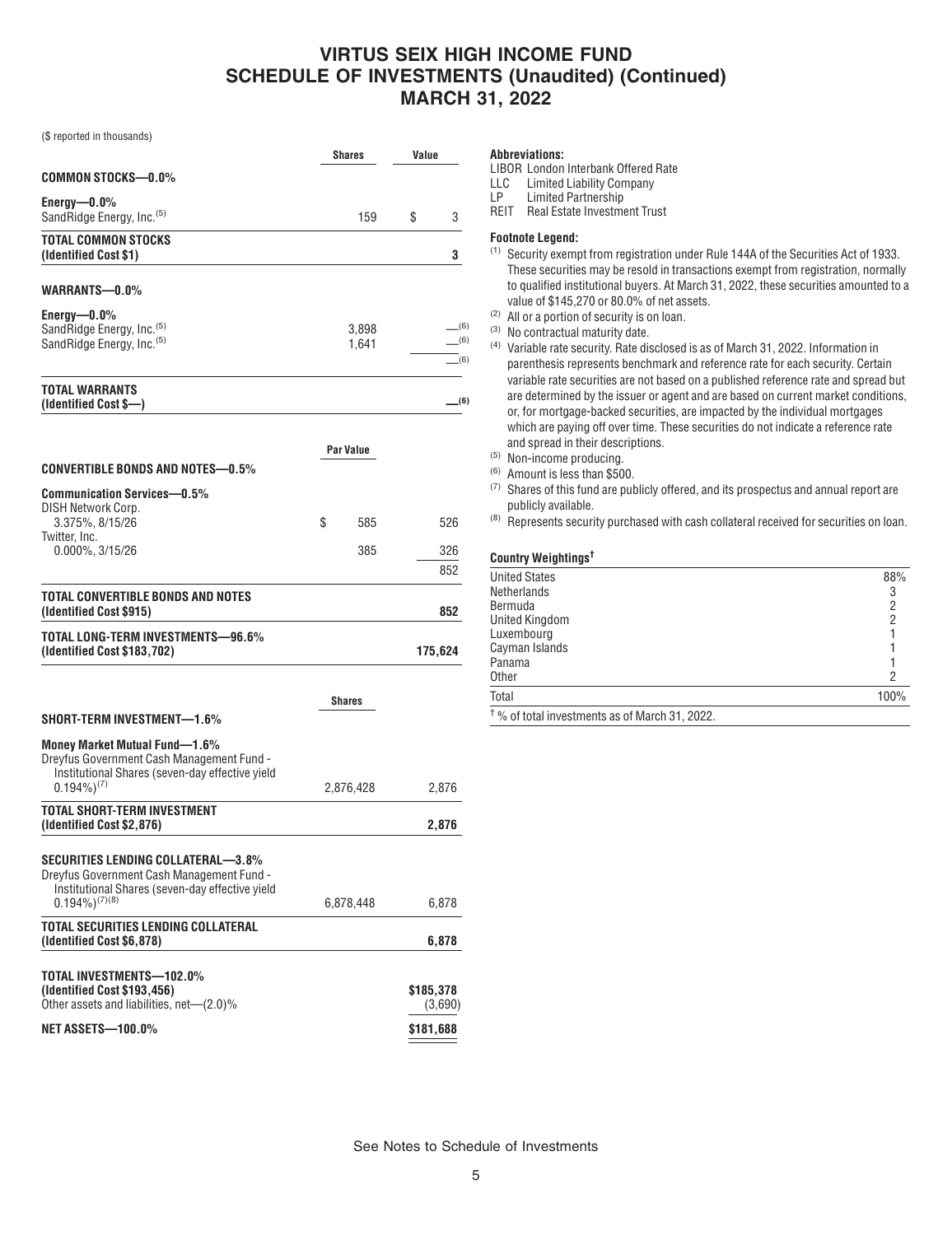### (\$ reported in thousands)

The following table summarizes the market value of the Fund's investments as of March 31, 2022, based on the inputs used to value them (See Security Valuation Note 1 in the Notes to Schedule of Investments):

|                                    | Total<br>Value at<br>March 31, 2022 | Level 1<br><b>Quoted Prices</b> | Level 2<br>Significant<br>Observable<br>Inputs |
|------------------------------------|-------------------------------------|---------------------------------|------------------------------------------------|
| Assets:                            |                                     |                                 |                                                |
| <b>Debt Securities:</b>            |                                     |                                 |                                                |
| <b>Corporate Bonds and Notes</b>   | \$171,361                           | \$                              | \$171,361                                      |
| Leveraged Loans                    | 3,365                               |                                 | 3,365                                          |
| <b>Convertible Bonds and Notes</b> | 852                                 |                                 | 852                                            |
| <b>Equity Securities:</b>          |                                     |                                 |                                                |
| <b>Common Stocks</b>               | 3                                   | 3                               |                                                |
| Warrants                           | $-$ (1)                             | $-$ (1)                         |                                                |
| <b>Preferred Stock</b>             | 43                                  | 43                              |                                                |
| Securities Lending Collateral      | 6,878                               | 6,878                           |                                                |
| Money Market Mutual Fund           | 2,876                               | 2,876                           |                                                |
| <b>Total Investments</b>           | \$185,378                           | \$9,800                         | \$175,578                                      |
|                                    |                                     |                                 |                                                |

### (1) Amount is less than \$500.

There were no securities valued using significant unobservable inputs (Level 3) at March 31, 2022.

There were no transfers into or out of Level 3 related to securities held at March 31, 2022.